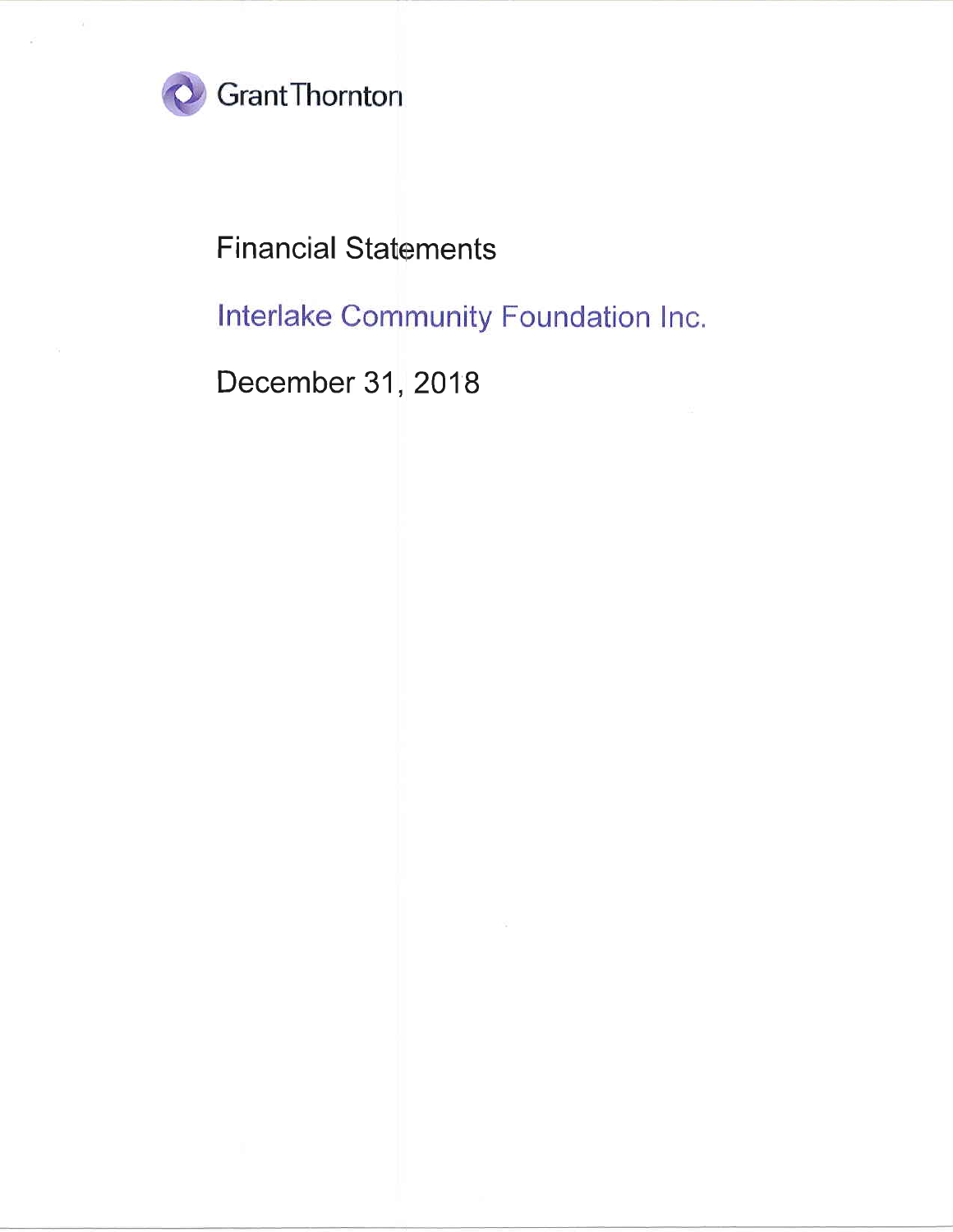## **Contents**

 $\sim 10^{11}$ 

 $\geq$ 

| Independent Auditor's Report           | $1 - 2$ |
|----------------------------------------|---------|
| Statement of Revenues and Expenditures | 3       |
| Statement of Changes in Net Assets     | 4       |
| Statement of Financial Position        | 5       |
| Statement of Cash Flows                | 6       |
| Notes to the Financial Statements      | 7 - 11  |

Page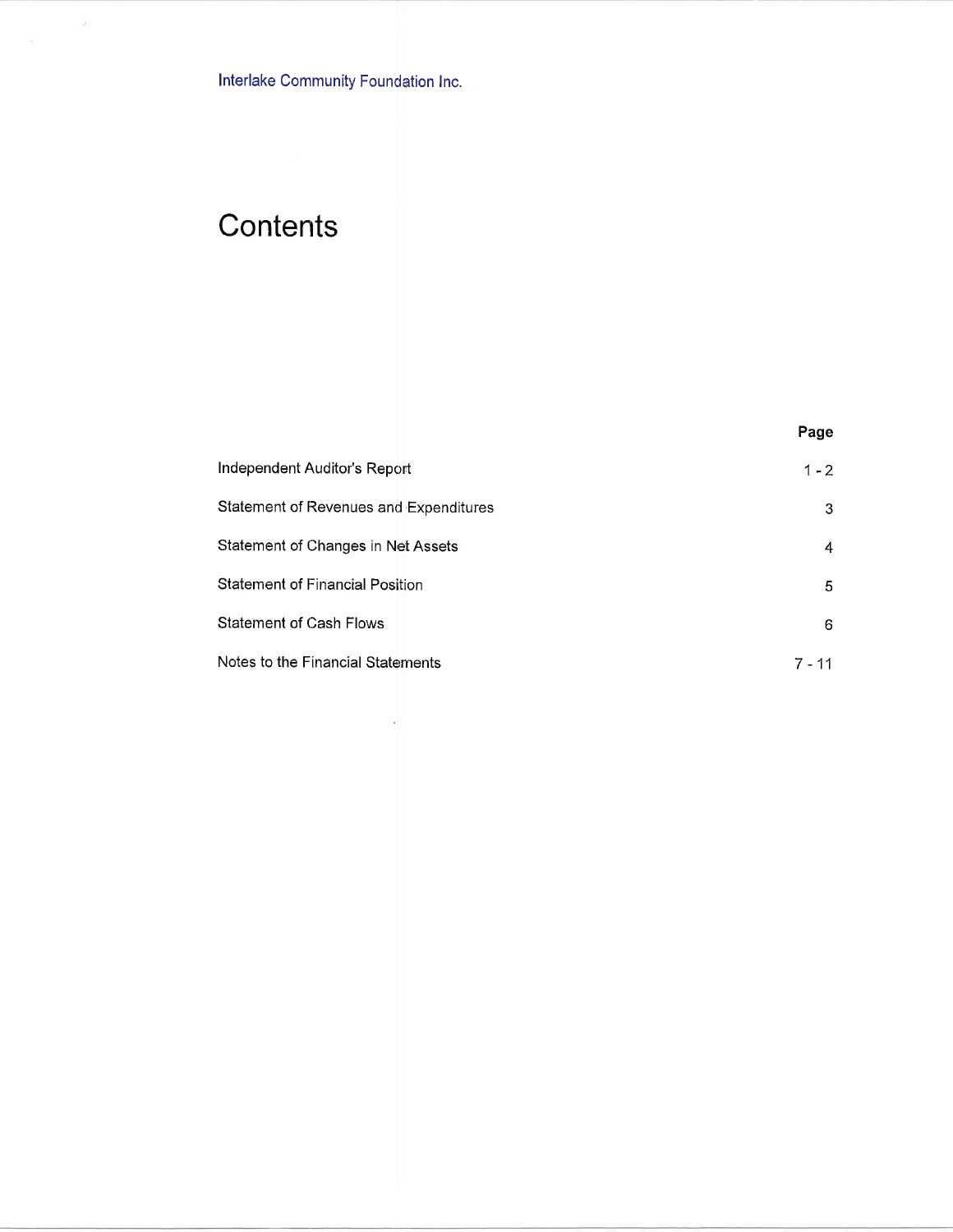

## <sup>I</sup>ndependent Auditor's Report

Grant Thornton LLP 94 Commerce Drive Winnipeg, MB R3P OZ3

T +1 204 944 0100 F +1 204 957 5442 www. GrantThornton.ca

To the Members of Interlake Community Foundation Inc.

#### Opinion

We have audited the financial statements of Interlake Community Foundation Inc,, which comprise the statement of financial position as at December 31, 2018, and the statements of revenues and expenditures , changes in net assets, and cash flows for the year then ended, and notes to the financial statements, including a summary of significant accounting policies.

In our opinion, the accompanying financial statements present fairly, in all material respects, the financial position of the organization as at December 31, 2018, and its results of operations and its cash flows for the year then ended in accordance with Canadian accounting standards for private enterorises.

#### Basis for opinion

We conducted our audit in accordance with Canadian generally accepted auditing standards. Our responsibilities under those standards are further described in the Auditor's Responsibilities for the Audit of the Financial Statements section of our report. We are independent of the organization in accordance with the ethical requirements that are relevant to our audit of the financial statements in Canada, and we have fulfilled our other ethical responsibilities in accordance with these requirements. We believe that the audit eviclence we have obtained is sufficient and appropriate to provide a basis for our opinion.

#### Responsibilities of management for the financial statements

Management is responsible for the preparation and fair presentation of the financial statements in accordance with Canadian accounting standards for private enterprises, and for such internal control as management determines is necessary to enable the preparation of financial statements that are free from material misstatement, whether due to fraud or error.

In preparing the financial stalements, management is responsible for assessing the organization's ability to continue as a going concern, disclosing, as applicable, matters related to going concern and using the going concern basis of accounting unless management either intends to liquidate the organization or to cease operations, or has no realistic alternative but to do so.

Those charged with governance are responsible for overseeing the organization's financial reporting process.

Audit | Tax | Advisory 1 © Grant Thornton LLP, A Canadian Member of Grant Thornton International Ltd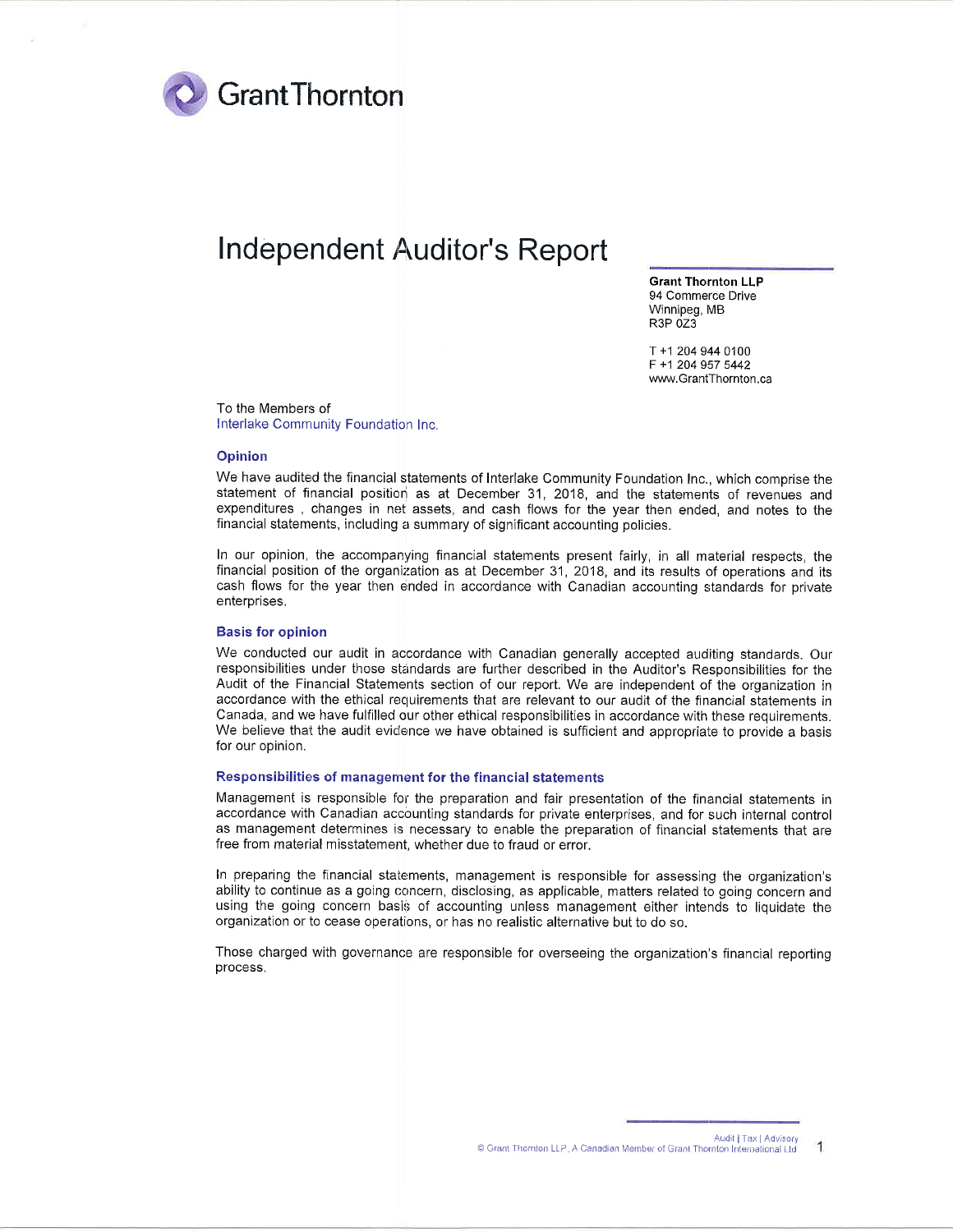## Independent Auditor's Report (continued)

#### Auditor's responsibilities for the audit of the financial statements

Our objectives are to obtain reasonable assurance about whether the financial statements as a whole are free from material misstatement, whether due to fraud or error, and to issue an auditor's report that includes our opinion. Reasonable assurance is a high level of assurance, but is not a quarantee that an audit conducted in accordance with Canadian generally accepted auditing standards will always detect a material misstatement when it exists. Misstatements can arise from fraud or error and are considered material if, individually or in the aggregate, they could reasonably be expected to influence the economic decisions of users taken on the basis of these financial statements. As part of an audit in accordance with Canadian generally accepted auditing standards, we exercise professional judgment and maintain professional skepticism throughout the audit. We also:

- Identify and assess the risks of material misstatement of the financial statements, whether due to fraud or error, design and perform audit procedures responsive to those risks, and obtain audit evidence that is sufficient and appropriate to provide a basis for our opinion. The risk of not detecting a material misstatement resulting from fraud is higher than for one resulting from error, as fraud may involve collusion, forgery, intentional omissions, misrepresentations, or the override of internal control
- . Obtain an understanding of internal control relevant to the audit in order to design audit procedures that are appropriate in the circumstances, but not for the purpose of expressing an opinion on the effectiveness of the organization's internal control.
- . Evaluate the appropriateness of accounting policies used and the reasonableness of accounting estimates and related disclosures made by management.
- Conclude on the appropriateness of management's use of the going concern basis of accounting and, based on the audit evidence obtained, whether a material uncertainty exists related to events or conditions that may cast significant doubt on the organization's ability to continue as a going concern. If we conclude that a material uncertainty exists, we are required to draw attention in our auditor's report to the related disclosures in the financial statements or, if such disclosures are inadequate, to modify our opinion. Our conclusions are based on the audit evidence obtained up to the date of our auditor's report. However, future events or conditions may cause the organization to cease to continue as a going concern.
- . Evaluate the overall presentation, structure and content of the financial statements, including the disclosures, and whether the financial statements represent the underlying transactions and events in a manner that achieves fair presentation.

We communicate with those charged with governance regarding, among other matters, the planned scope and timing of the audit and significant audit findings, including any significant deficiencies in internal control that we identifv durinq our audit.

Grant Thouston LLP

April 1, 2019 **Chartered Professional Accountants** 

Winnipeg, Canada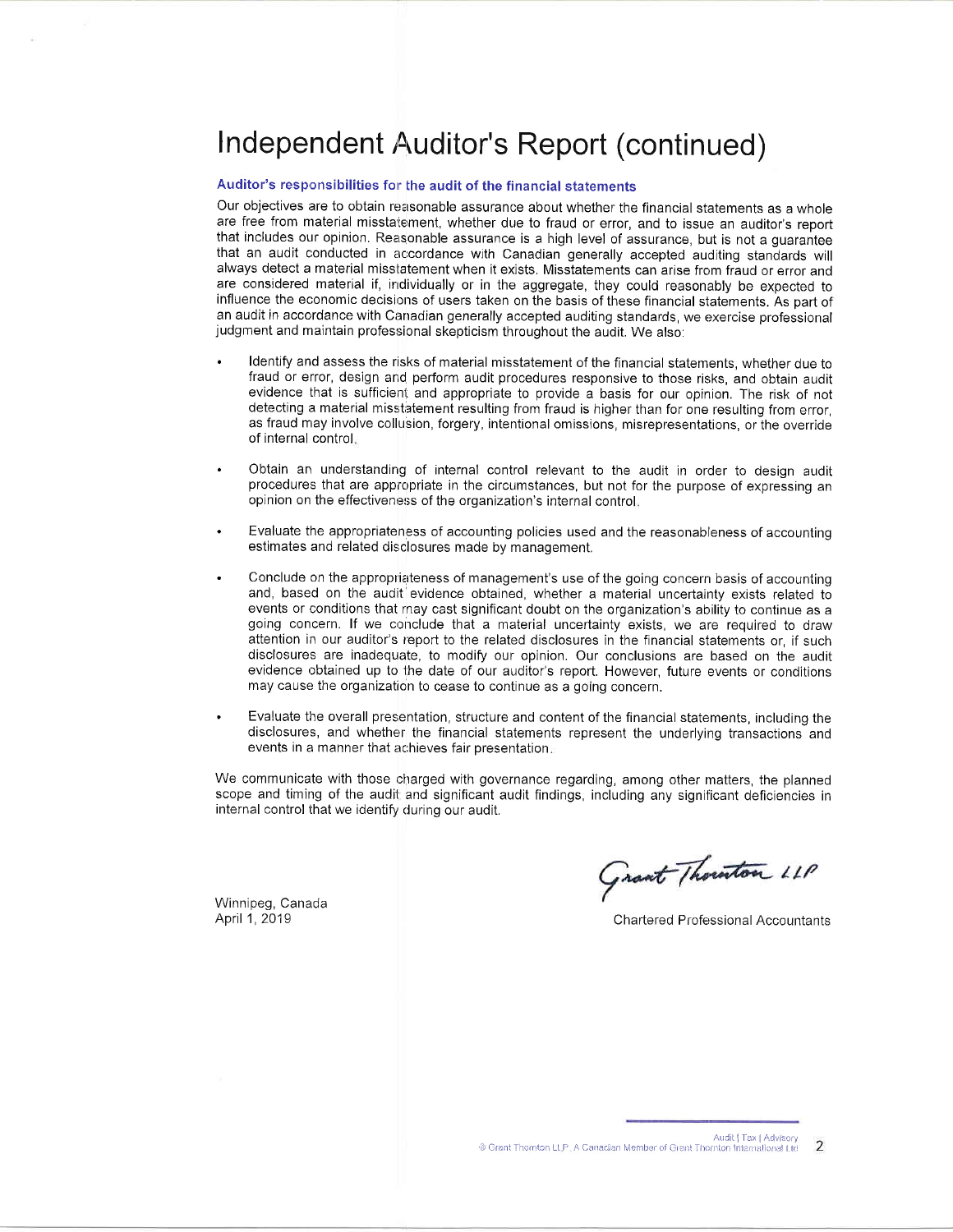| <b>Statement of Revenues and Expenditures</b>     |    |                         |              |
|---------------------------------------------------|----|-------------------------|--------------|
| Year ended December 31                            |    | 2018                    | 2017         |
| Revenues                                          |    |                         |              |
| Investment income                                 | \$ |                         | \$           |
| Donations                                         |    | 41,432                  | 17,430       |
| Fundraising - golf tournament revenue             |    | 18,172                  | 14,047       |
| Winnipeg Foundation grant                         |    | 23,655<br>2,483         | 21,446       |
| Prior year donations not disbursed                |    |                         | 1,185        |
| Town of Stonewall                                 |    | $\blacksquare$<br>2,500 | 562          |
| Town of Teulon                                    |    | 5,000                   | 5,000        |
| R.M. of Rosser                                    |    | 5,000                   | 5,000        |
| R.M. of Woodlands                                 |    | 5,000                   | 4,000        |
| Unrealized gain (loss) on marketable securities   |    | (89, 187)               | 37,537       |
|                                                   |    |                         |              |
|                                                   |    | 14,055                  | 106,207      |
|                                                   |    |                         |              |
| Expenditures                                      |    |                         |              |
| Advertising                                       |    | 1,705                   | 2,601        |
| Amortization                                      |    | 208                     | 297          |
| Liability insurance                               |    | 1,111                   | 1,096        |
| Interest and bank charges                         |    | 202                     | 3            |
| Fundraising - golf tournament expenses            |    | 18,682                  | 18,154       |
| Grants disbursed                                  |    | 32,611                  | 34,812       |
| Office                                            |    | 1,595                   | 1,048        |
| Administrator                                     |    | 11,563                  | 8,800        |
| Awards night                                      |    | 305                     | 513          |
| Memberships                                       |    | 475                     | 475          |
| Professional fees                                 |    | 6,078                   | 6,450        |
| Website                                           |    | 1,560                   | 520          |
| Telephone                                         |    | 420                     | 351          |
| Travel                                            |    | 1,690                   | 4,396        |
|                                                   |    | 78,205                  | 79,516       |
| (Deficiency) excess of revenues over expenditures | S  | (64, 150)               | \$<br>26,691 |

# **Interlake Community Foundation Inc.**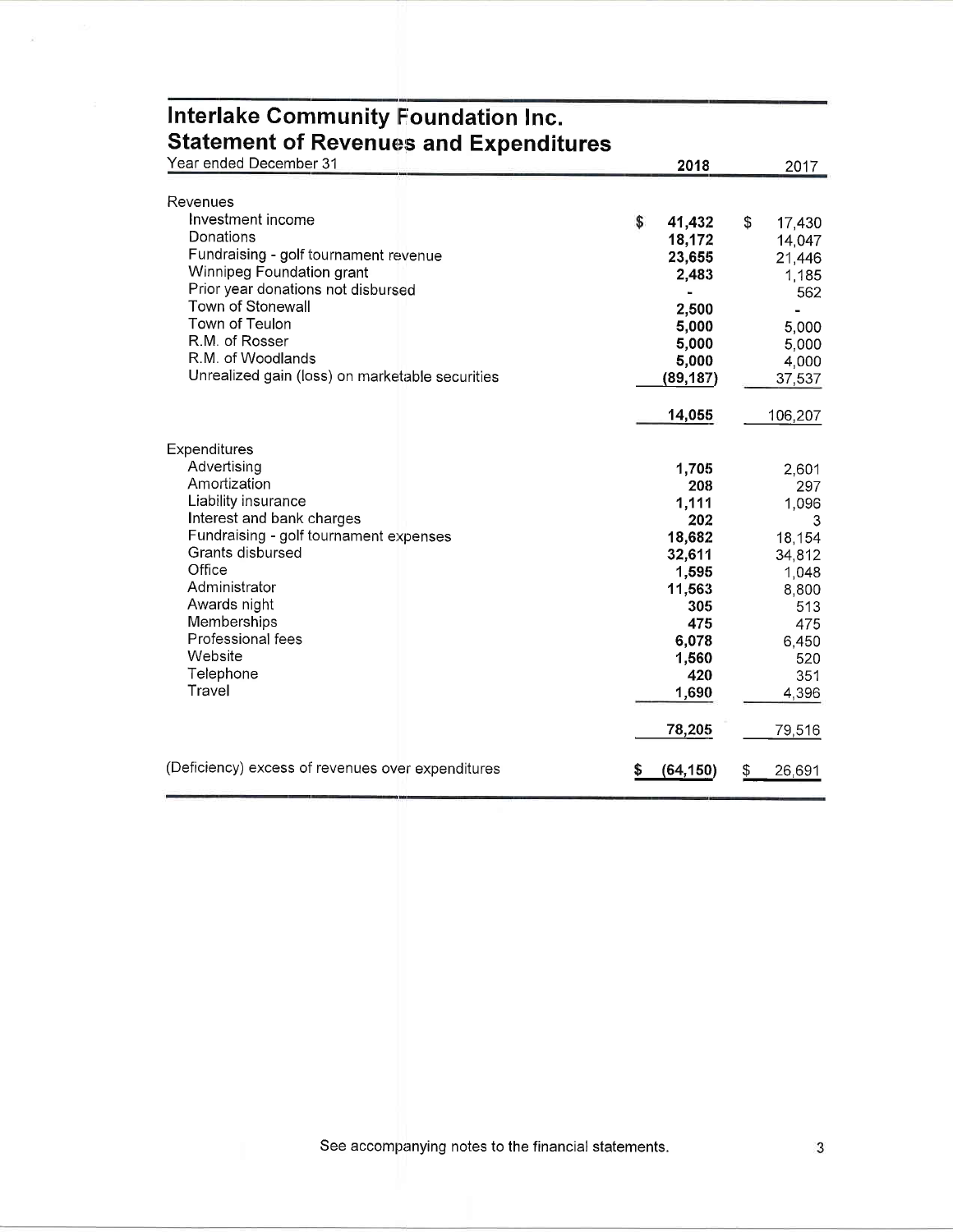| Interlake Community Foundation Inc. |
|-------------------------------------|
| Statement of Changes in Net Assets  |
| Year ended December 31              |

|                                                      |    | Unrestricted | Endowment Disbursement<br>Restricted for |   | Endowment<br>tor | Restricted by<br>Internally<br>Community | 2018<br><b>Total</b> |    | 2017<br>Total |
|------------------------------------------------------|----|--------------|------------------------------------------|---|------------------|------------------------------------------|----------------------|----|---------------|
| Balance, beginning of year                           | မာ | 92,460       | \$ 354,072                               | ക | 29,860           | \$518,465                                | \$994,857            | မာ | 952,386       |
| (Deficiency) excess of revenues over<br>expenditures |    | (64, 150)    |                                          |   |                  |                                          | (64, 150)            |    | 26,691        |
| Administration charge to funds                       |    | 13,008       |                                          |   | (5,231)          | (7, 777)                                 |                      |    |               |
| Endowment contributions                              |    |              | 20,480                                   |   |                  |                                          | 20,480               |    | 15,049        |
| Interfund transfer                                   |    | 48,260       |                                          |   | (27, 431)        | (20, 829)                                |                      |    |               |
| Prior years grants not disbursed                     |    |              |                                          |   |                  |                                          |                      |    | 731           |
| Transfer of funds                                    |    |              | (68, 724)                                |   | 68,724           |                                          |                      |    |               |
| Balance, end of year                                 | ക  | 89,578       | \$305,828                                | ų | 65,922           | \$ 489,859                               | \$951,187            | s, | 994,857       |

See accompanying notes to the financial statements.

4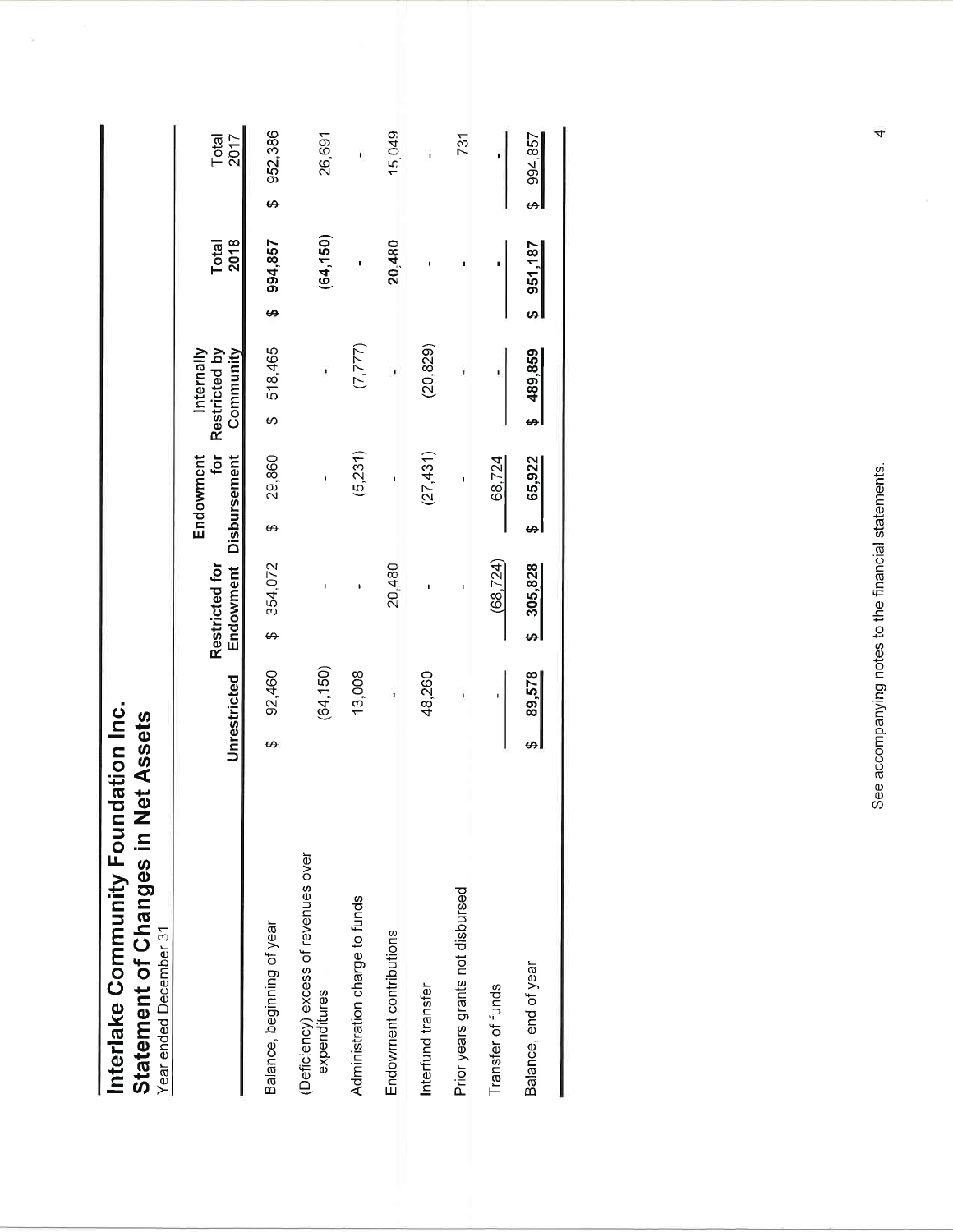| Interlake Community Foundation Inc.<br><b>Statement of Financial Position</b> |              |                 |
|-------------------------------------------------------------------------------|--------------|-----------------|
| December 31                                                                   | 2018         | 2017            |
| <b>Assets</b><br>Current                                                      |              |                 |
| Cash                                                                          | \$<br>88,161 | \$<br>77,641    |
| Marketable securities (Note 3)                                                | 858,458      | 904,167         |
| <b>GST</b> recoverable<br>Grants receivable                                   | 571          | 529             |
| Funds managed by Winnipeg Foundation (Note 4)                                 | 31,798       | 4,000<br>35,182 |
| Prepaid expenses                                                              |              | 475             |
|                                                                               |              |                 |
|                                                                               | 978,988      | 1,021,994       |
| Capital assets (Note 5)                                                       | 485          | 693             |
|                                                                               | 979,473      | \$1,022,687     |
|                                                                               |              |                 |
| <b>Liabilities</b><br>Current                                                 |              |                 |
| Accounts payable                                                              | \$<br>5,525  | \$<br>5,526     |
| <b>Grant commitments</b>                                                      | 22,761       | 22,304          |
|                                                                               |              |                 |
|                                                                               | 28,286       | 27,830          |
| <b>Fund balances</b>                                                          |              |                 |
| Unrestricted                                                                  | 89,578       | 92,460          |
| Restricted for Endowment (Note 6)                                             | 305,828      | 354,072         |
| Endowment for Disbursement (Note 6)                                           | 65,922       | 29,860          |
| Internally Restricted by Community (Note 7)                                   | 489,859      | 518,465         |
|                                                                               | 951,187      | 994,857         |
|                                                                               | 979,473      | \$1,022,687     |

On behalf of the board Member ï

Maryeran Member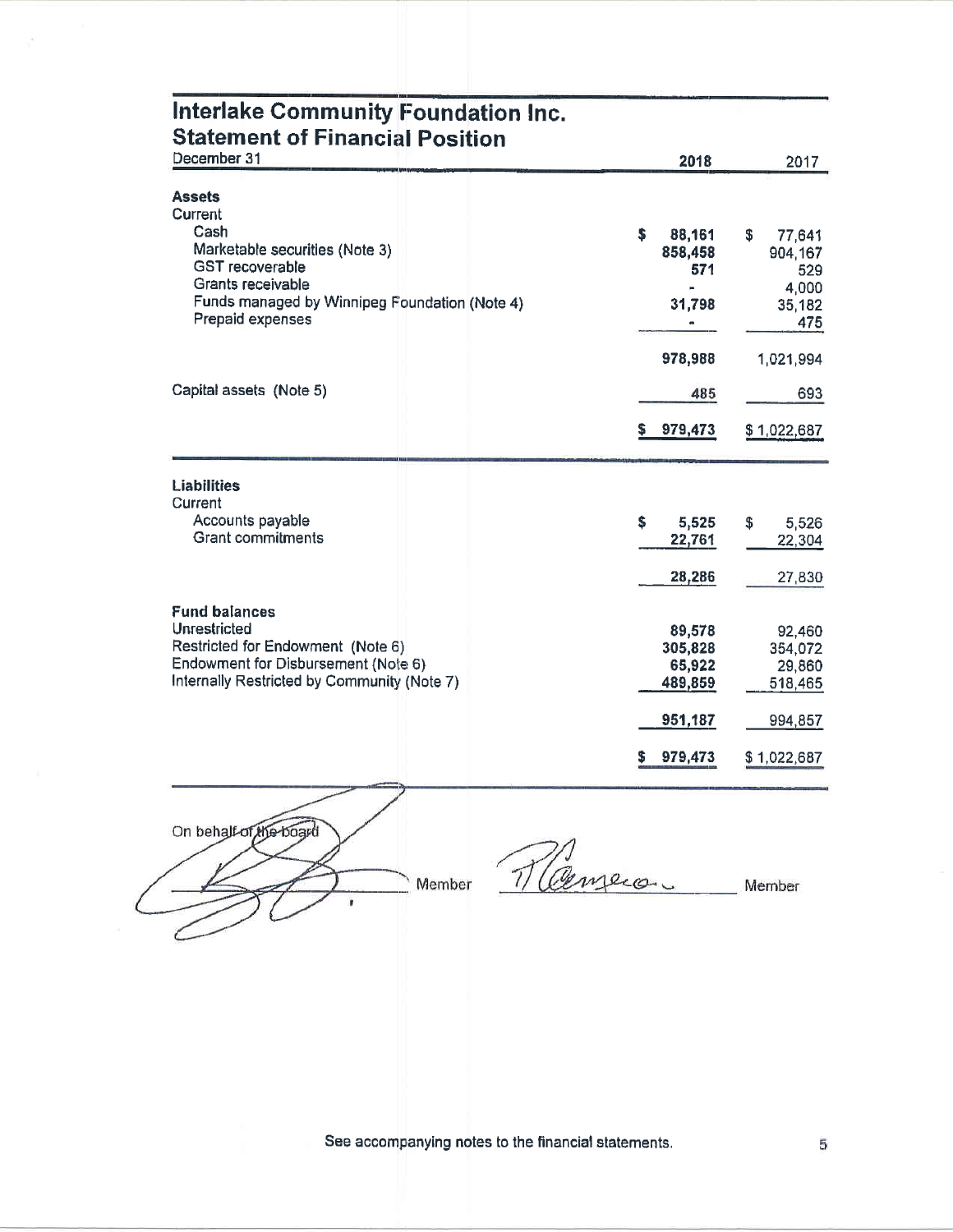| Interlake Community Foundation Inc.<br><b>Statement of Cash Flows</b>                     |                 |            |           |
|-------------------------------------------------------------------------------------------|-----------------|------------|-----------|
| Year ended December 31                                                                    |                 | 2018       | 2017      |
| Increase (decrease) in cash                                                               |                 |            |           |
| Operating<br>(Deficiency) excess of revenues over expenditures<br>Item not affecting cash | \$<br>(64, 150) | S          | 26,691    |
| Amortization                                                                              |                 | 208        | 297       |
| Change in non-cash working capital items                                                  | (63, 942)       |            | 26,988    |
| Marketable securities                                                                     | 45,709          |            | (96, 358) |
| <b>GST</b> recoverable                                                                    |                 | (42)       | 111       |
| Funds managed by Winnipeg Foundation                                                      |                 | 3,384      | (1,546)   |
| Prepaid expenses<br>Accounts payable                                                      |                 | 475        | (475)     |
| Grant commitments                                                                         |                 | (1)<br>457 | 919       |
|                                                                                           |                 |            | 4,609     |
|                                                                                           | (13,960)        |            | (65, 752) |
| Financing                                                                                 |                 |            |           |
| Endowment contributions                                                                   | 20,480          |            | 15,780    |
|                                                                                           |                 |            |           |
| Increase (decrease) in cash                                                               |                 | 6,520      | (49, 972) |
| Cash                                                                                      |                 |            |           |
| Beginning of year                                                                         | 81,641          |            | 131,613   |
| End of year                                                                               | 88,161          |            | 81,641    |

## See accompanying notes to the financial statements.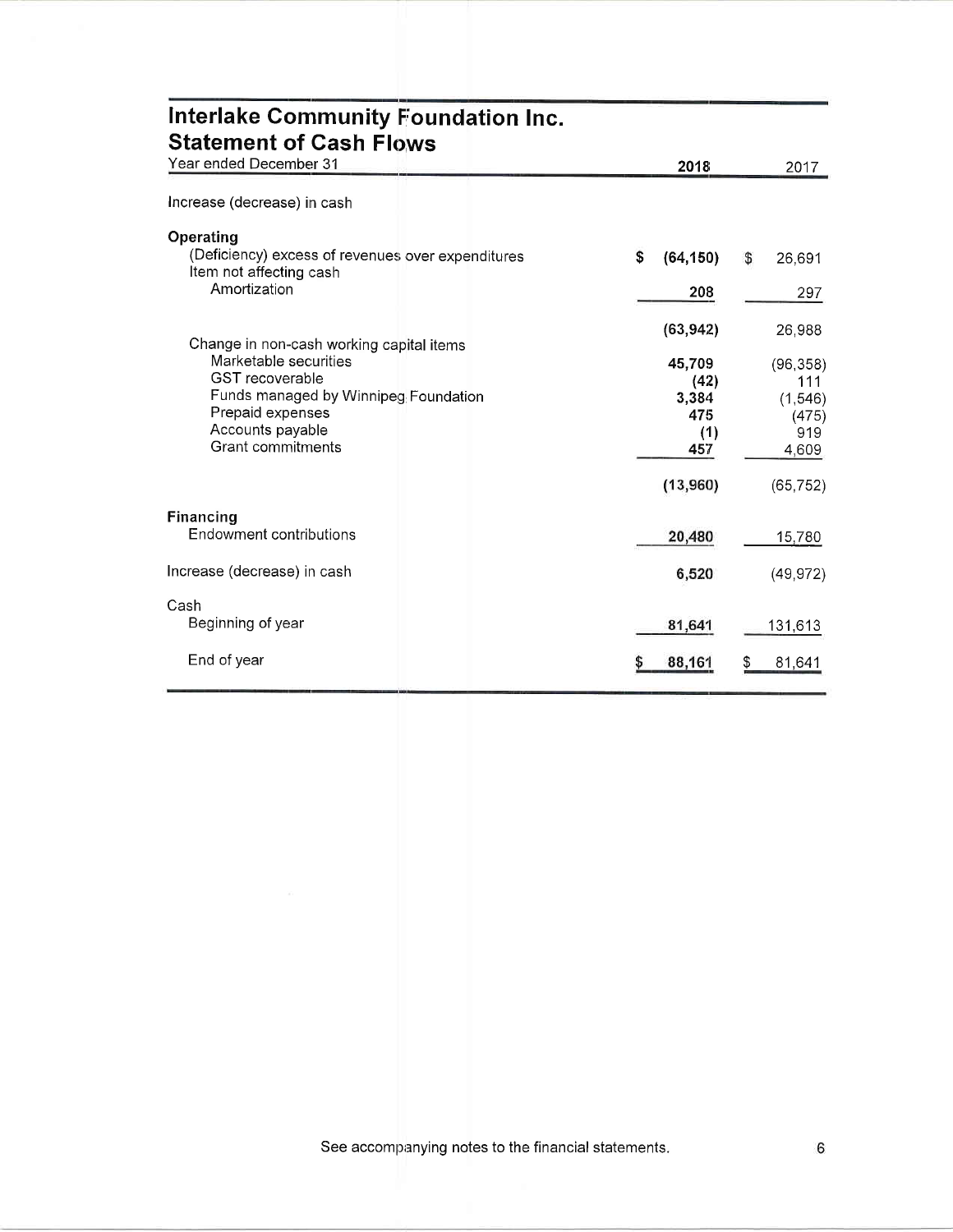December 31,2018

#### 1. Purpose of the Foundation

Interlake Community Foundation Inc. is an organization established to endeavour to make the communities of the South Interlake region a better place to live. The Foundation is incorporated under the Manitoba Companies Act as a not-for-profit organization and is a registered charity under the Income Tax Act.

### 2. Summary of significant accounting policies

The organization applies the Canadian accounting standards for not-for-profit organizations.

#### Marketable securities

Marketable securities are recorded at the market value as at the year end date.

#### Revenue recognition

Interlake Community Foundation Inc. follows the deferral method of accounting for contributions.

Restricted contributions are recognized as revenue in the year in which the relaied expenses are incurred. Unrestricted contributions are recognized as revenue when received or receivable if the amount to be recieved can be reasonably estirnated and collection is reasonably assured. Endowment contributions are recognized as direct increases in net assets.

Restricted investment income is recognized as revenue in the year in which the related expenses are incurred. Unrestricted investment income is recognized as revenue when earned.

#### Fair value

The carrying amount of cash, marketable securities, accounts receivable and accounts payable approximate fair value because of the near-term maturity of those instruments.

#### Financial risk

Financial risk is the risk that arises from the fluctuation in interest and market rates and the degree of volatility of those rates. The Foundation does not use derivative instruments to reduce its exposure to risk.

#### **Measurement uncertainty**

The preparation of financial statements in conformity with Canadian accounting standards for notfor-profit enterprises requires management to make estimates and assumptions that affect the reported amount of assets and liabilitlies, disclosure of contingent assets and liabilities at the date of the financial statements and the reported amounts and revenues and expenses during the period. Such estimates are periodically reviewed and any adjustments necessary are reported in earnings in the period in which they become known. Actual results could differ from these estimates.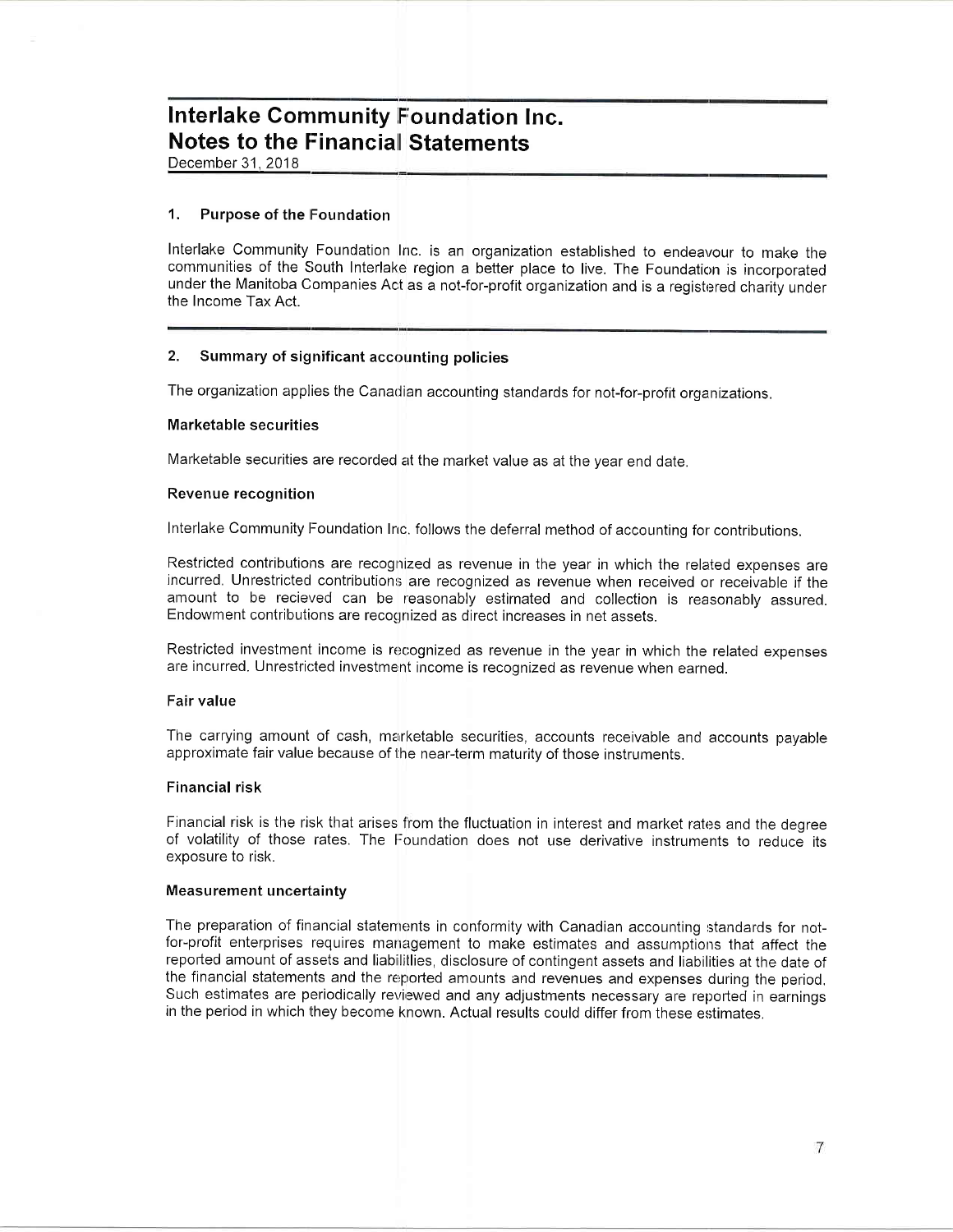December 31.2018

#### 2. Summary of significant accounting policies (continued)

#### Grant commitments

Board approved commitments for grants which are not disbursed by December 31 are shown as a current liability.

#### Capital assets

Capital assets are stated at cost less accumulated amortization. Capital assets are amortized over their estimated useful lives at the following rates and methods:

| Computers<br>Office furniture                                     | $30\%$<br>30% | declining balance method<br>declining balance method |                                   |
|-------------------------------------------------------------------|---------------|------------------------------------------------------|-----------------------------------|
| <b>Marketable securities</b><br>3.                                |               |                                                      |                                   |
|                                                                   |               | 2018                                                 | 2017                              |
| RBC Dominion Securities<br>Investors Group<br>Sunova Credit Union |               | S<br>470,404<br>363,054<br>25,000                    | 488,075<br>S<br>391,092<br>25,000 |

The Interlake Community Foundation maintains its investments with the above noted financial institutions. The investments are recorded at market value as at December 31. Any investments in foreign currencies are converted to Canadian dollars at the exchange rate on December 31.

 $$858,458$   $$904,167$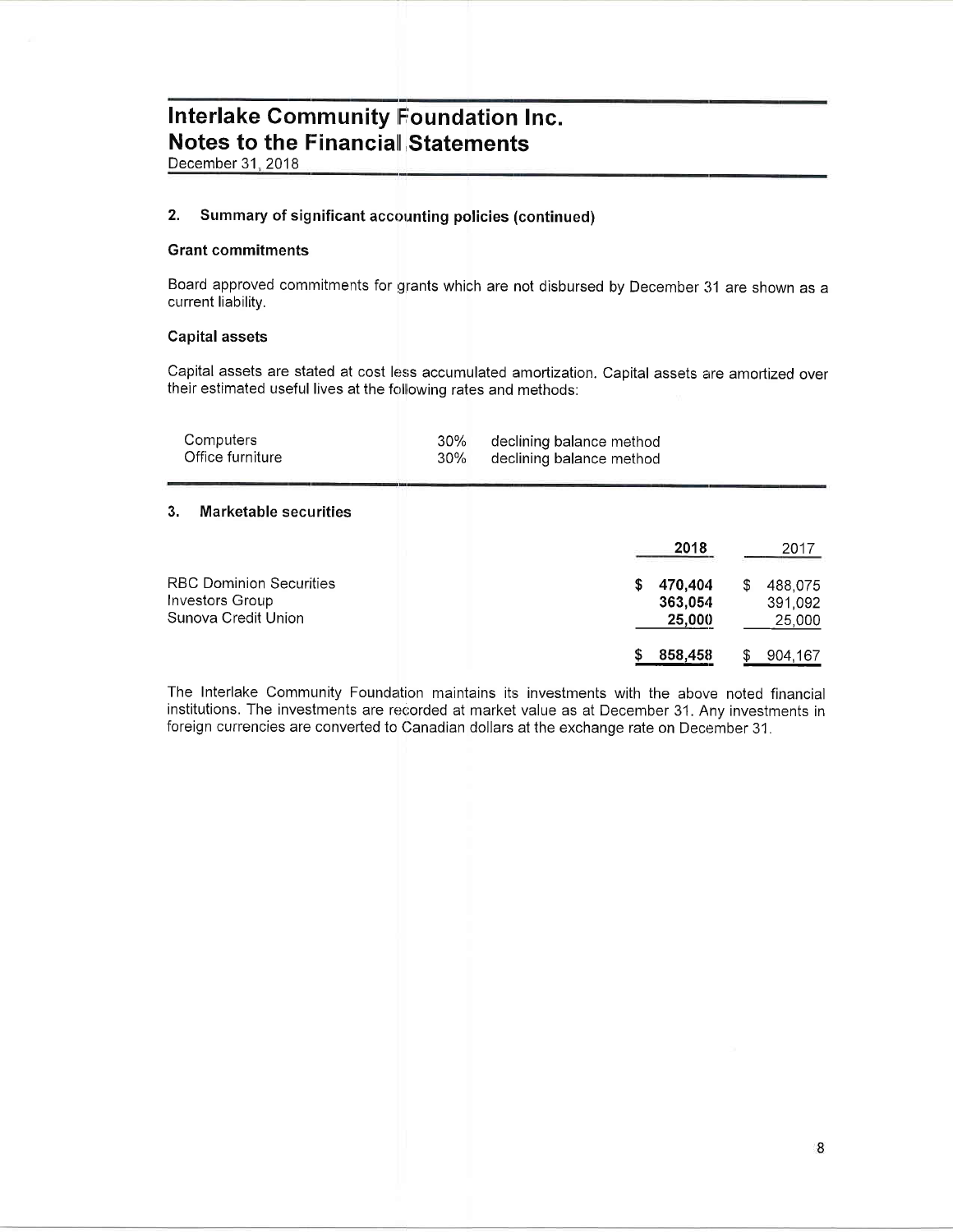December 31, 2018

#### 4. **Funds managed by Winnipeg Foundation**

Certain funds are invested with and managed by the Winnipeg Foundation with the income and capital designated for the benefit of certain endowment funds of the Interlake Community Foundation. At December 31 the endowment fund balances at the Winnipeg Foundation are as follows:

|                                                                                                       | 2018             | 2017            |
|-------------------------------------------------------------------------------------------------------|------------------|-----------------|
| Lorne and Irene Ferley Endowment Fund<br>Michael Ferley Bursary Fund<br>Lorne Ferley Scholarship Fund | 15,943<br>15,855 | 17,385<br>7.797 |
|                                                                                                       | 31,798           | 35,182          |

#### 5. Capital assets

|                               |                      |                             |   | 2018              |    | 2017              |
|-------------------------------|----------------------|-----------------------------|---|-------------------|----|-------------------|
|                               | Cost                 | Accumulated<br>Amortization |   | Net Book<br>Value |    | Net Book<br>Value |
| Computers<br>Office furniture | \$<br>1,386<br>2,013 | \$<br>982<br>1,932          | S | 404<br>81         | \$ | 577<br>116        |
|                               | \$<br>3,399          | 2,914                       |   | 485               | S  | 693               |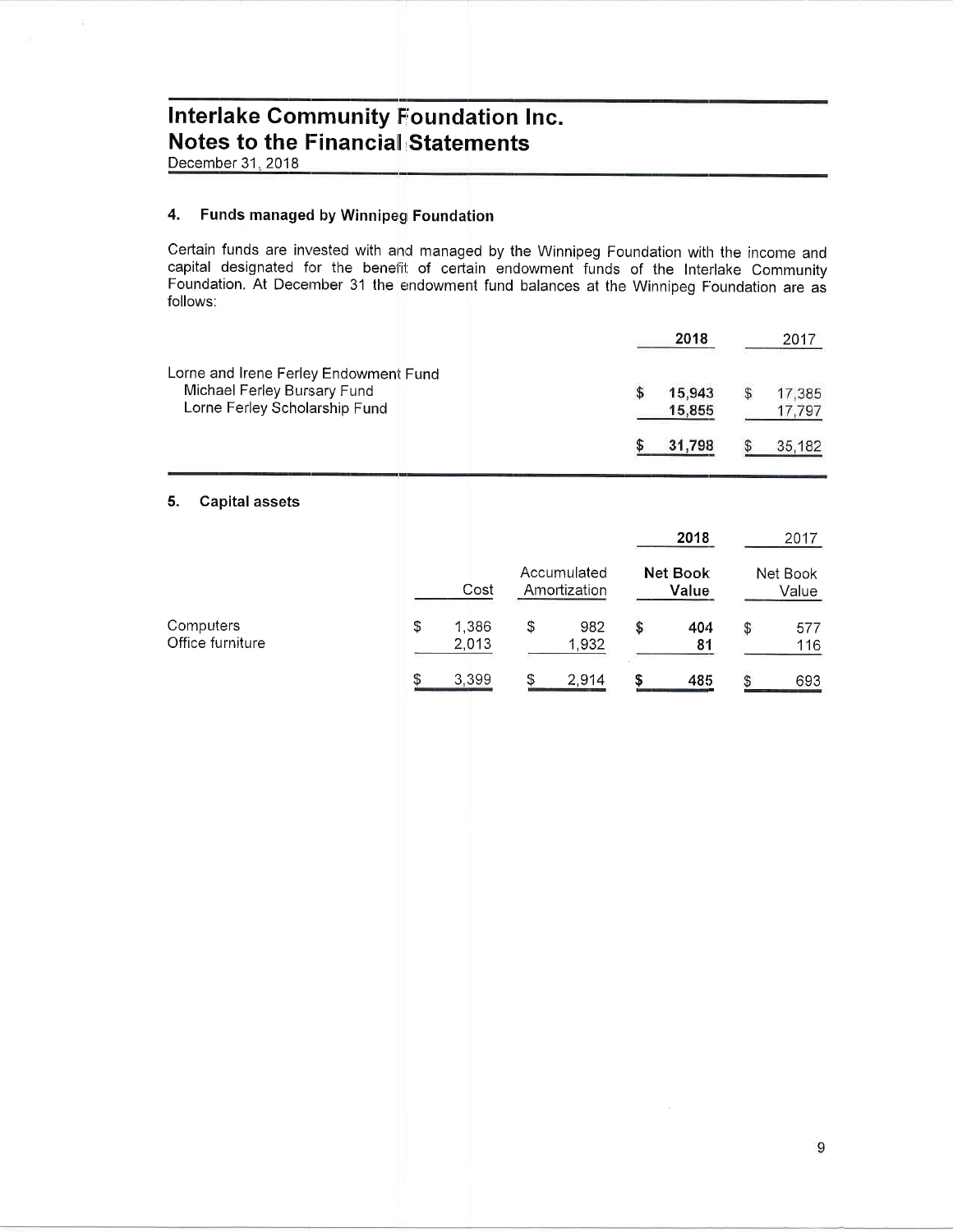December 31, 2018

#### Restricted for endowment purposes 6.

Designations for specific endowment purposes are as follows:

|                                                             | 2018          | 2017           |
|-------------------------------------------------------------|---------------|----------------|
| Teulon Collegiate Alumni Enhancement Fund                   | \$<br>2,487   | \$             |
| Teulon Collegiate Alumni Scholarship Fund                   | 5,837         | 2,630<br>6,280 |
| Mr. & Mrs. A. Campbell Scholarship Fund                     | 1,568         | 1,761          |
| Hunter Cummings Scholarship Fund                            | 2,011         | 2,306          |
| Dr. Goodwin Memorial Scholarship Fund                       | 2,647         | 2,902          |
| <b>Community Builder Fund</b>                               |               |                |
| Stonewall                                                   | 4,984         |                |
| Teulon                                                      | 4,401         | 5,232          |
| Rosser                                                      | 1,996         | 4,655          |
| <b>Teulon Museum</b>                                        |               | 1,905          |
| <b>All Communities</b>                                      | 2,715         | 2,747          |
| Helen & Herb Kletke Endowment Fund                          | 8,188         | 8,854          |
| Michael A. Lindell Automotive Scholarship Fund              | 13,761        | 15,096         |
| The Arts Fund                                               | 17,393        | 19,080         |
|                                                             | 1,380         | 1,460          |
| Teulon Hunter Memorial Health District Foundation Inc. Fund | 47,719        | 52,335         |
| Stonewall Collegiate Youth in Philanthropy Fund             | 14,813        | 15,665         |
| Warren Collegiate Youth in Philanthropy Fund                | 9,263         | 9,796          |
| Teulon Collegiate Youth in Philanthropy Fund                | 11,337        | 11,989         |
| Janet Kuchma Scholarship Fund                               | 8,074         | 8,539          |
| Ben and Marjorie King Memorial Bursary Fund                 | 74,953        | 82,145         |
| Lorne and Irene Ferley Endowment Fund                       |               |                |
| Michael Ferley Bursary Fund                                 | 15,943        | 17,385         |
| Lorne Ferley Scholarship Fund                               | 15,855        | 17,797         |
| Beck Family Endowment Fund                                  |               |                |
| The Beck Family Fund                                        | 3,533         | 3,736          |
| Beck Family Scholarship                                     | 10,130        | 10,147         |
| Percy and Mary Durham Fund                                  | 20,386        | 22,363         |
| Stonewall Family Foods Fund                                 | 10,074        | 11,050         |
| The G.M. Willis Family Scholarship Fund                     | 5,220         | 5,521          |
| The Leona and Larry Baker Fund                              | 9,879         | 10,838         |
| David & Annette Unrau Fund                                  | 9,243         | 10,289         |
| Rev. Dr. Barry Grant Rasmussen Memorial Scholarship Fund    | 5,935         | 6,710          |
| Lauritz & Georgina Jensen Fund                              | 10,781        | 4,200          |
| Nell Smith Endowment Fund                                   | 8,056         | 8,519          |
| Donna Jensen Endowment Fund                                 | 5,837         | i.             |
| MB Pool Dist 802 (Ret) Scholarship Fund                     | 2,627         |                |
| George & Grace Willox Memorial Fund                         | 2,724         |                |
|                                                             | \$<br>371,750 | \$<br>383,932  |